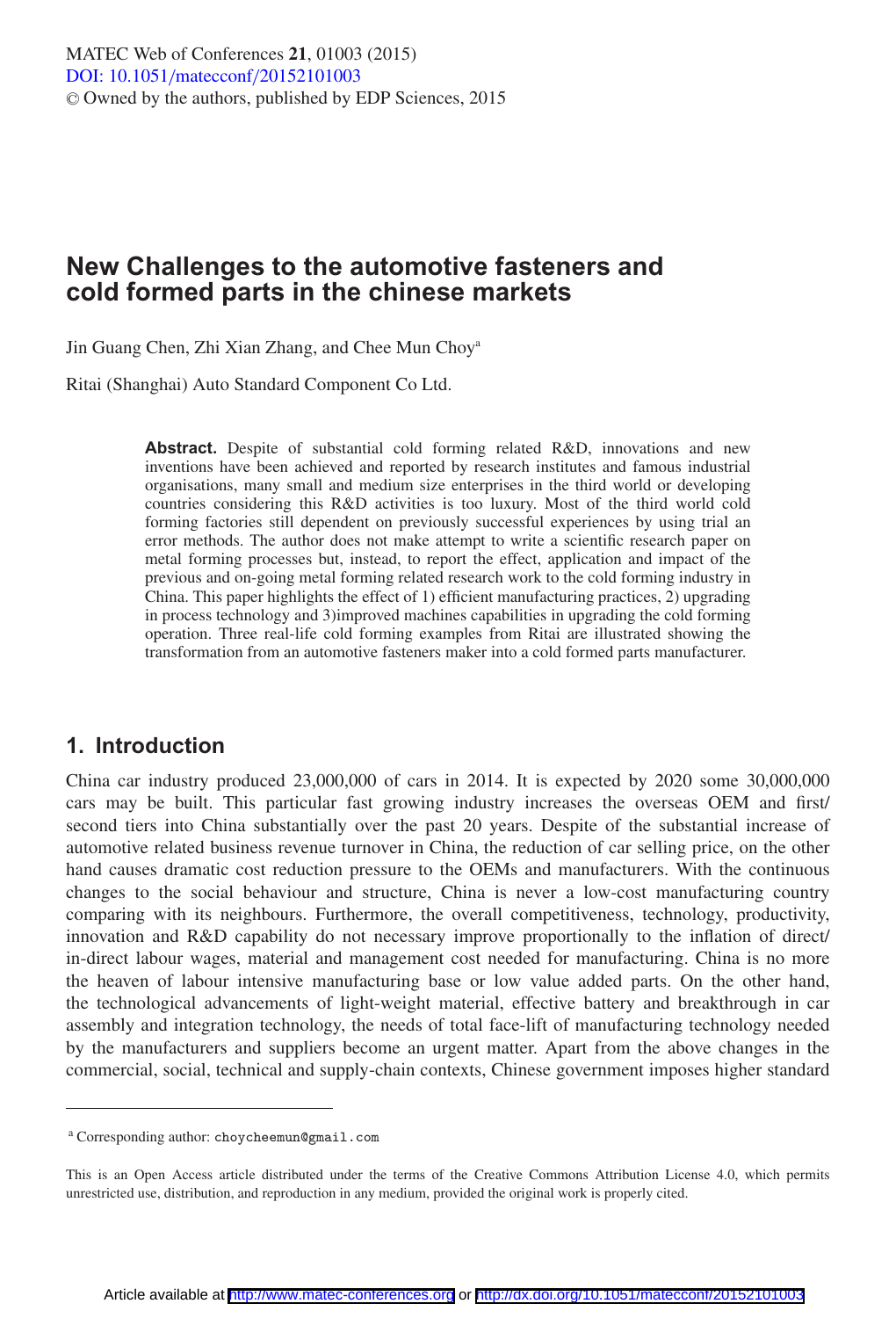of environmental control, this adds pressure to the Chinese manufacturer in adopting efficiency and environmentally friendly manufacturing technique.

Automotive related industry account for substantial demands of cold formed parts and fasteners. With the above mentioned changes in the more critical business and operating environment, the Chinese home grown small and medium size enterprise (SME) for the cold forming industry needs upgrade immediately. However most metal forming R&D findings [\[1](#page-6-0)[–3](#page-6-1)] were of lesser interest to most SMEs. The Chinese SMEs need to urgently upgrade their general automotive fasteners manufacturing techniques into manufacturing of high-strength, critical, safety and nonstandard fasteners and special parts. Despite substantial R&D work has been conducted, reported and applied in many larger and successful organisations, actual realisation in SMEs in developing and emerging countries remain challenging.

The author does not make attempt to write a scientific research paper on metal forming processes but, instead, to report the effect, application and impact of the previous and on-going metal forming related research work to the cold forming industry in China. This paper highlights the effect of 1) efficient manufacturing practices, 2) upgrading in process technology and 3) improved machines capabilities in upgrading the cold forming operation. Three real-life cold forming examples from Ritai is illustrated to show how its operation is transformed from an automotive fasteners maker into a cold formed parts manufacturer.

## **2. Implementation of R&D achievements**

Despite of substantial R&D, innovations and new inventions have been achieved and reported by research institutes and famous industrial organisations, many small and medium size enterprises in the third world or developing countries considering the above activities as luxury. Most of the cold forming factories still dependent on previously successful experiences by using trial an error methods. It is suggested that active initiative may be taken to promote and implement scientific achievements, findings and knowledge of cold forming processes to the industrial level. Ritai as a home grown SME in China takes the following approach to advance its competitiveness locally in China and as well as closing the "gap" with the leading manufacturers worldwide. It is believed that the following well established approaches are important and beneficial to most SME in the emerging countries prior to engaging cutting edge technology.

### **2.1 To engage into an effective, efficient and sustainable manufacturing practices with the following considerations:**

- Establish a company in-house rules [\[4\]](#page-7-0) covering manufacturing process flow, forming progression layout, tooling design, tool manufacturing, tool assembly and tool management to achieve high efficiency cold forming.
- Target at "zero" inventory" or WIP to achieve leading but not low cost Manufacturing
- Employ FEA to enable quick turnover of cold forming process layout, die assembly design. Through this numerical approach, plastic deformation rules and design feature can be categorised into database and hence avoiding over depending of expert and experience.
- Adopt and transform into environmental friendly processes [\[5\]](#page-7-1), such as using non-phosphate base wire preparation chemical for wire drawing and hence eliminating the need of dephosphating cold formed parts before heat-treatment
- In depth and continuous training of engineers and technicians in tool setup, trouble shooting, identification of defects, problems solving and continuous improvement. This is particularly the case for countries with large turnover of workforce.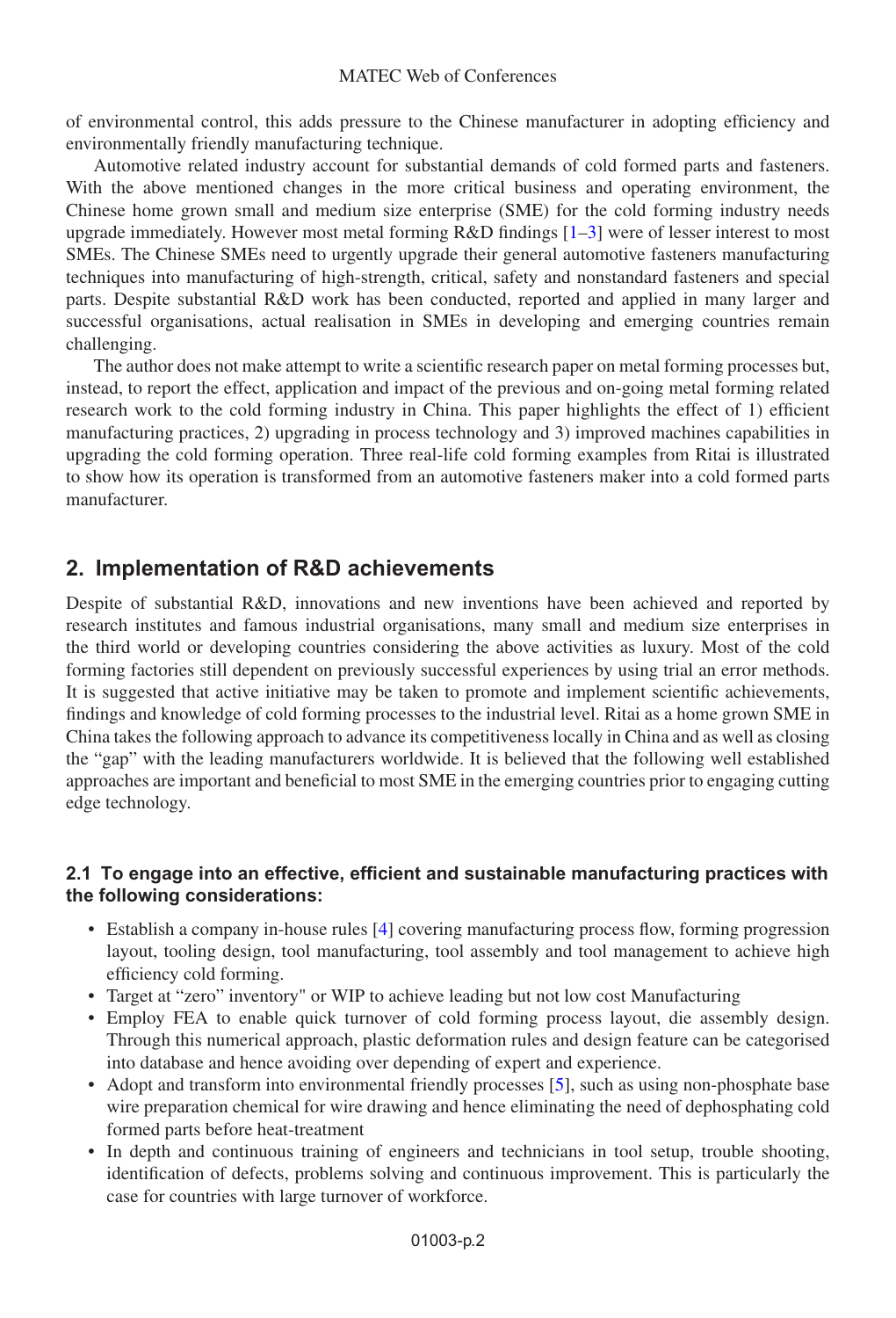#### ICNFT 2015

• Make all possibilities in the localisation of wire materials. Special effort is needed to understand the local wire materials compositions, microstructures, work hardening characteristics, surface conditions and etc.

### **2.2 Continuous upgrading of process technology:**

- Aim at operating the cold forming machines at the maximum production speed by trouble shooting the forming process design, wire conditions, tool design and construction and correct tool setup.
- Extend tool life using concept of reduction of maximum forming force [\[6](#page-7-2)], even material flow and die filling, minimise stress concentration on tool using segmented carbide tool design and using relevant tool coating, such as TIN.
- Achieve sustainable, repetitive, high precision & consistency cold forming process using process monitoring control to monitor the tool condition and product quality via process signatures, deviations and trends.
- Eliminate secondary processes through Net shape forming with complex features. This is made possible through good wire conditions, optimised tool design, forming lubricants and right setup and process monitoring.
- Tool design with the concept of recyclable and Inter-changeability of carbide tool to cater for highmixed and low volume production demands. This demands high accuracy of tool manufacturing for Inter-changeability for tool replacement.

### **2.3 Improved machines capability and interfaces:**

- Adopt to quick-die-changes to reduce setup time and eliminate human error; this demand high level of tool manufacturing, preparation and management. It also requires prior establishment of tool design and process standardisation before quick-die-change can be used effectively.
- Forming machine with high rigidity is needed for forming of hard-to-form material, repeating high dimensional stability and as well as for extending tool life. Substantial elastic deflection during forming may result in pre-matured tool wear and breakage.
- Man-Machine Interface using process signature monitoring is already matured and it is well implemented factory wide. Previously tool setup and quality monitoring control were heavily dependent on skilled workers in which knowledge and judgment are subjective and nontransferrable. With the aid of process monitoring as indicators, deviation due to setting up with different workers can be reduced substantially, hence resulted in more repetitive and consistency product quality.

Despite of none of the above mentioned practices are considered as "new" or "Cutting edge" technology, any organisation which consider them as "luxury" should treat them as "New Challenges" to metal forming processes. With the above three major measures of 1) manufacturing practices, 2) process technology and improved machine capability, an optimised 5 Ms (Man, Machine, Material, Method, Management) will not only maintain a company competitiveness but will also enable it to prepare and engage in the future cutting edge technology. Apart from net shape, complex and high precision parts, the above measures are also essential to cater for forming of high-strength low-weight hard material, such as Titanium and high nickel heat-resistant materials.

# **3. Illustrations of complex cold formed parts**

Tool design for general nonstandard automotive fasteners and cold formed parts with simple geometry generally does not require critical considerations for process layout and tool design (Fig. [1\)](#page-3-0). However, in case of cold forming of complex parts (Fig. [2\)](#page-3-1) with special features, indepth knowledge of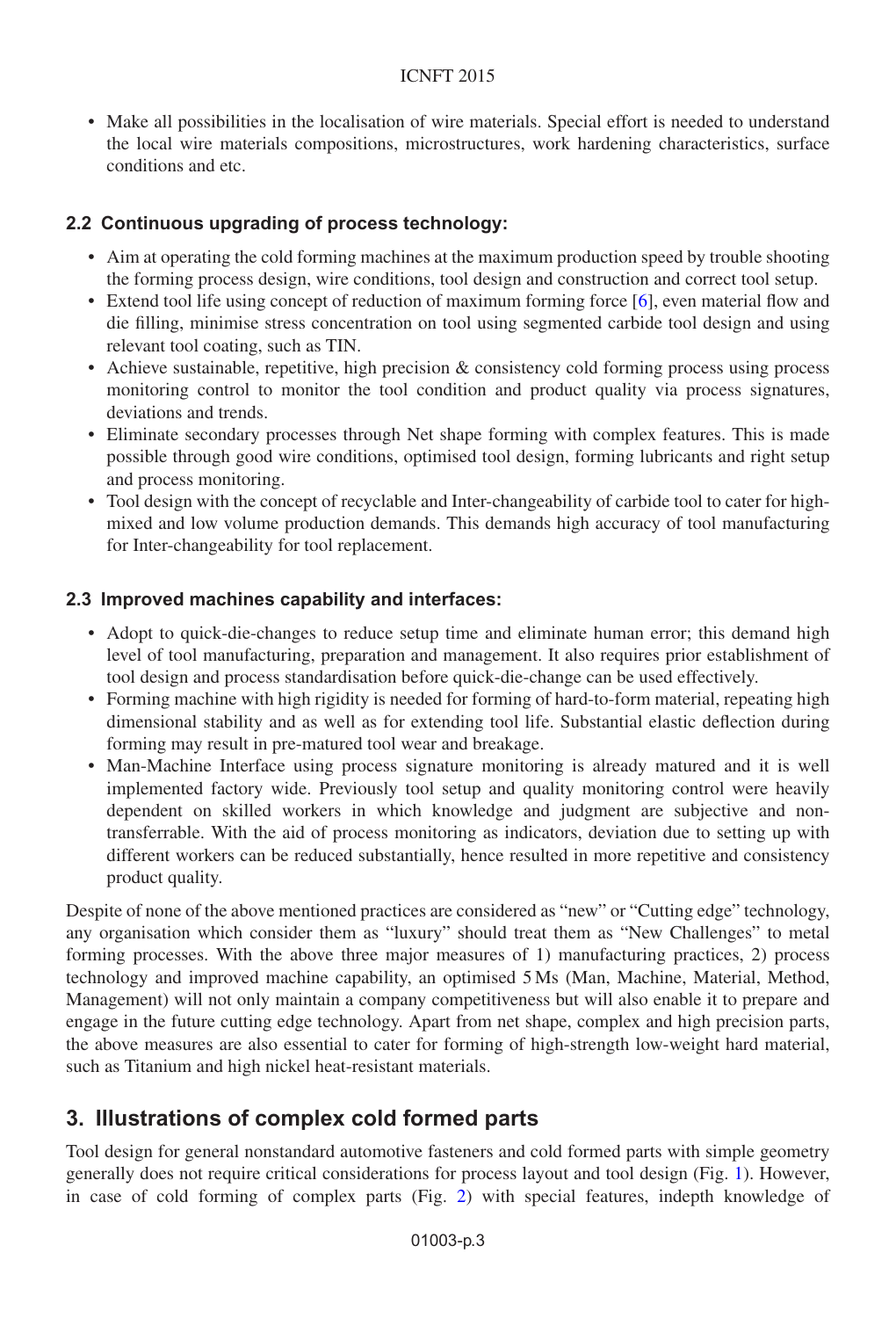<span id="page-3-0"></span>

**Figure 1.** General Automotive Fasteners tool and process design (provided by Ritai).

<span id="page-3-1"></span>

**Figure 2.** Automotive Cold Formed Parts (provided by Ritai).

plastic deformation and application of tool design rules are required for optimised production. The following are some real-life industrial examples illustrating different considerations which are needed for successful cold forming applications. The following examples suggested that with the availability of right technology and knowledge, traditional fasteners makers such as "Ritai" can transform itself into a special cold formed parts manufacturer.

### **3.1 Process layout for part with large deformation**

The forming of component required large plastic deformation (Fig. [3\)](#page-4-0) shows that customised-in-house design rules are needed for initial wire selection and respective forming ratio at each progressive forming station. This particular component (Fig. [4\)](#page-4-1) demonstrates an extreme reduction ratio in forward extrusion, upsetting and backward extrusion of up to 75%. Shall there be no company internal rules and regulations and as well as any understanding of deformation theory, the deformation ratio of forward extrusion and upsetting may vary in between  $25\%$  to  $75\%$  (Fig. [5\)](#page-4-2); this may result in poor material flow, forming cracks and premature tool failure. Forward extrusion with 75% reduction allows the use of larger wire size and hence enable a lighter upsetting at the next stage; this may cause substantial wear on the forward extrusion die. On the other hand, open extrusion with 25% reduction may result in buckling and shear fracture during upsetting. The selections of the amount of extrusion and upsetting deformation, in this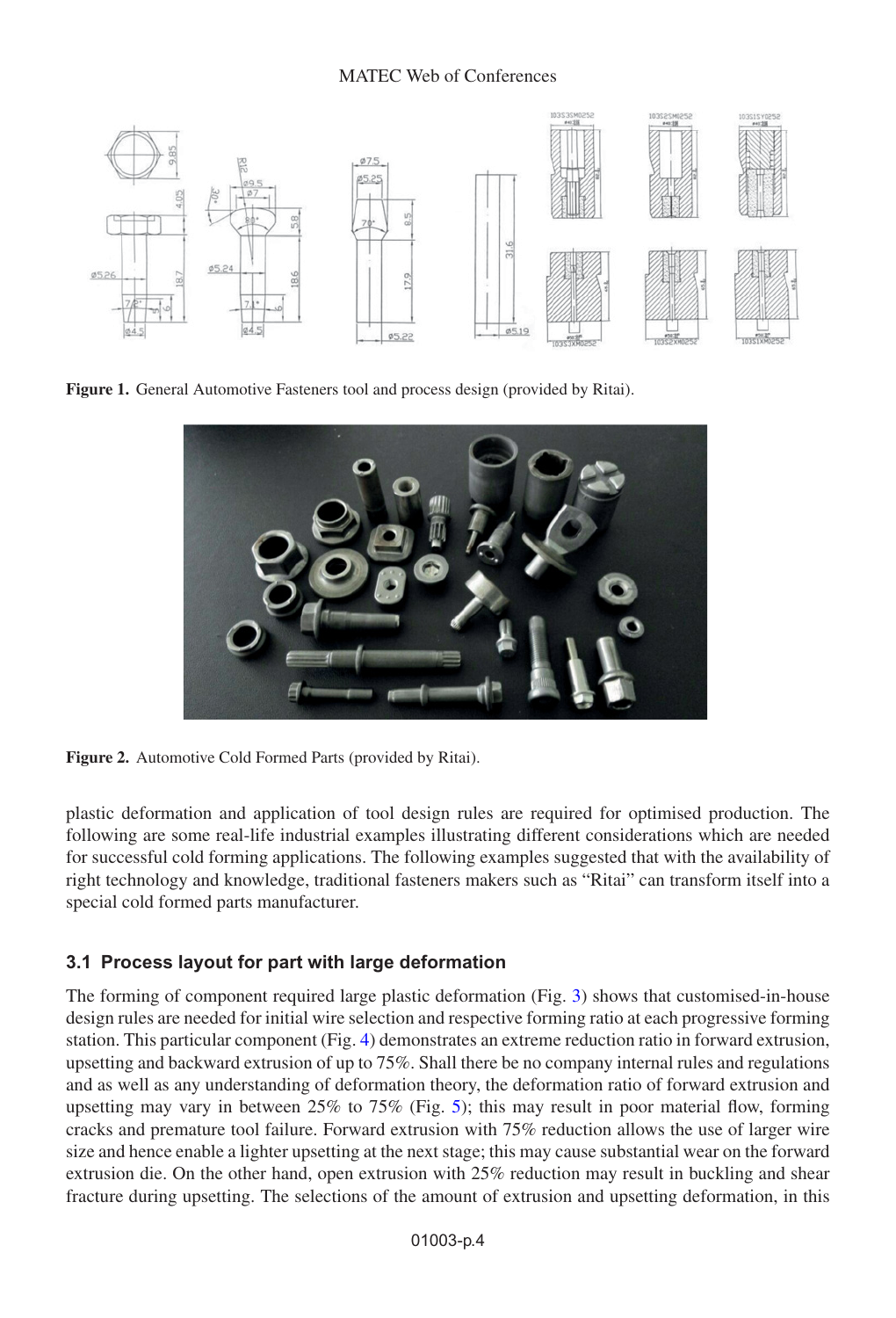### ICNFT 2015



<span id="page-4-0"></span>**Figure 3.** Cold formed Parts with large deformation (provided by Ritai).

<span id="page-4-1"></span>

**Figure 4.** Cold formed Parts with extreme localised forward, upset and backward extrusion.

<span id="page-4-2"></span>

**Figure 5.** Process Selection based on deformation Ratio and wire diameter.

case, shall be based on the material characteristics, tool design practises and standard available wire sizes from the existing stock. It is therefore understood that the in-house established process & tool design rules are as critical parameters for an optimised, stable, effective cold forming process.

### **3.2 Tool design for complex part with high forming stress**

The cold forming of an automotive safety belt retractor gear component (Fig. [6\)](#page-5-0) combines upsetting and backward extrusion with inner and outer serrations in a single forming stage. The combination of both the upsetting and extrusion in a single forming stage is to avoid part rotation during finger transfer from one station to another. However, substantial high forming pressure caused by the combined processes during forming required careful segmentation of carbide tool piece (Fig. [7\)](#page-5-1) to eliminate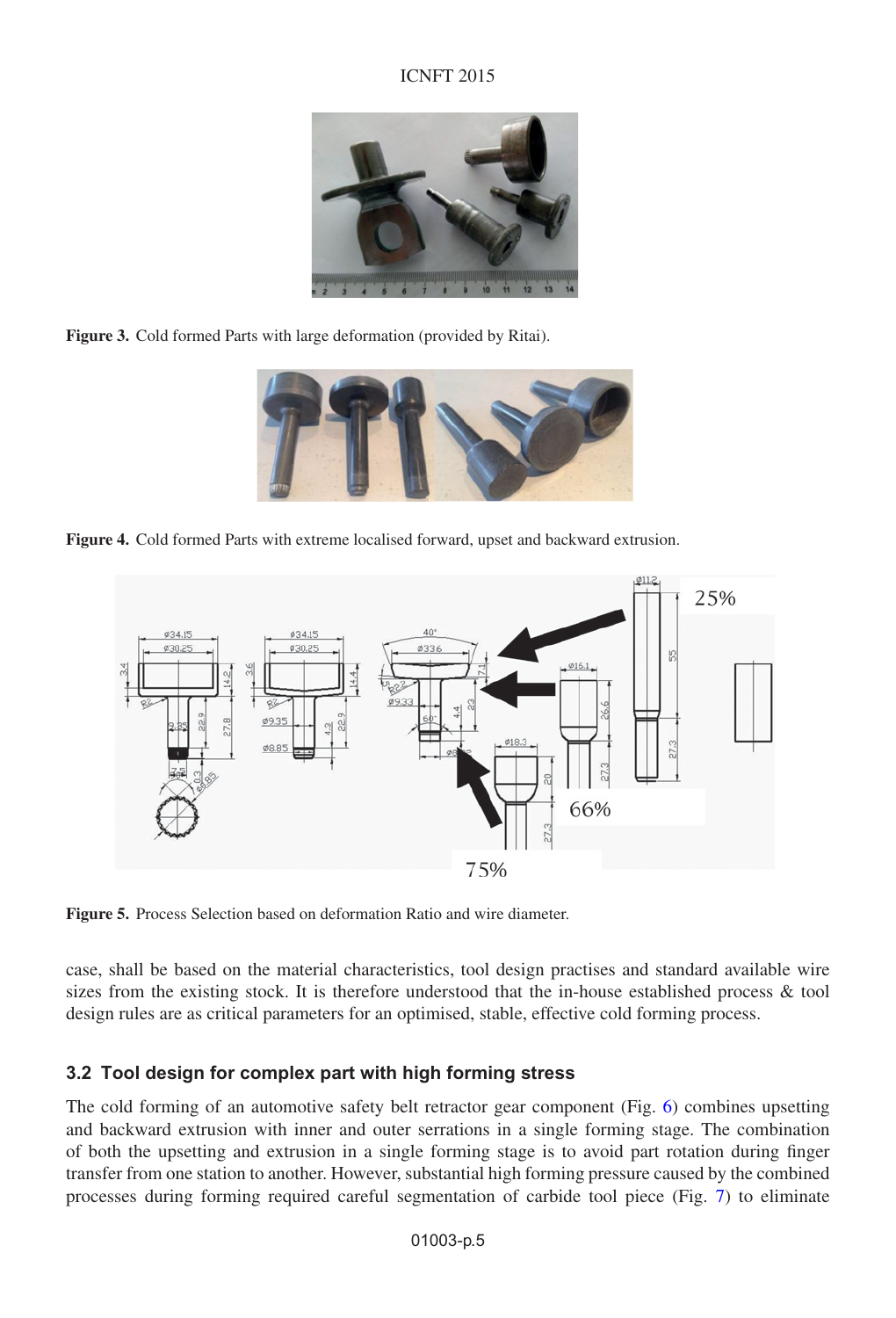<span id="page-5-0"></span>

**Figure 6.** Combines Upsetting and Backward Extrusion with Inner and Outer Serrations in a Single Forming stage.

<span id="page-5-1"></span>

<span id="page-5-2"></span>**Figure 7.** Different Type of Carbide Segmentation with Pre-stressed Casing.



**Figure 8.** Smaller Shank Diameter in between the two ends of a Cold Formed Fasteners.

stress concentration and elastic deformation to the die assembly. Unlike conducting experiment in the laboratory, apart from optimising tool stress distributions during forming, die design should be carefully considered enable effective tool manufacturing, assembly, maintenance and replacement. The successful mass production of this component mainly dependent on 1) fully annealed wire, 2) right segmentation of carbide die piece, 3) polishing of die surface, 4) right amount of lubricant and 5) tool setting. Actual production results in Ritai show that, an optimized segmentation carbide tool piece can improve tool life up to three times.

### **3.3 Cushion integrated die space for segmented tool design**

In case of cold formed products required a smaller shank diameter (Fig. [8\)](#page-5-2) in between the two ends of a cold formed fasteners or parts, a segmented die design is needed (Fig. 9). During cold forming operation,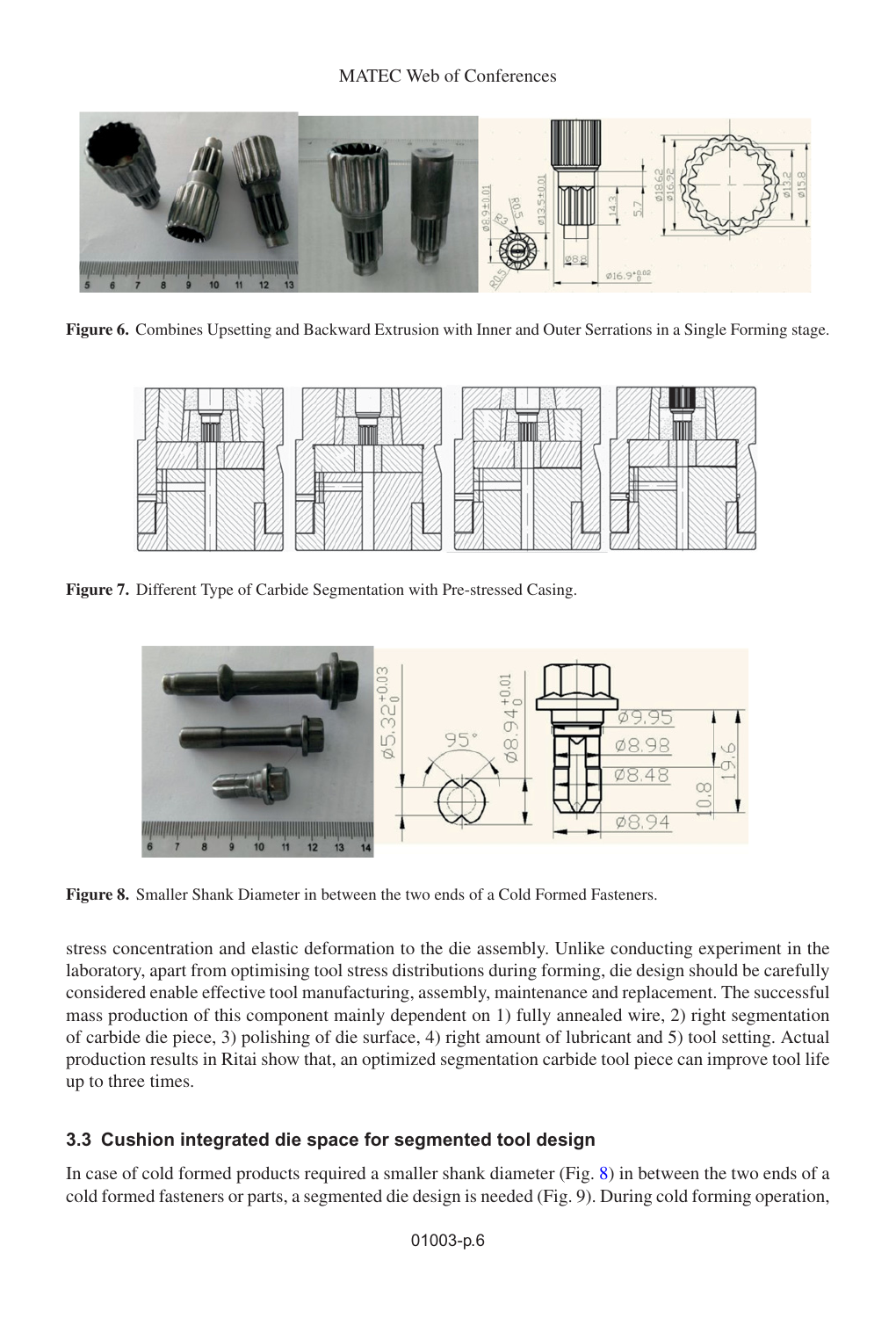

**Figure 9.** Typical Segmented Die Design. **Figure 10.** Forming Machine with Integrated Hydraulic.

the displacement of punch assembly with the counter spring force at the main die close up the segmented dies to effect forging. Upon the completion of the die filling in the enclosed segmented die assembly, the machine ejectors and counter die springs forces open the segmented dies and discharge the part from the die assembly. Due to the limited die space in the horizontal part forming machine, insufficient counter spring force often resulted with burrs formed on the shank surface. Forming of a complex part in Fig. 10 shows that forming machine with integrated spring cushion in a small die space is needed to effect complete die filling with minimum burr formation. Apart from FORMAX PLUS machine supplied by National Machinery, forming machine with integrated hydraulic or spring cushions is uncommon. Shall this sort of integrated cushion be available in horizontal forming machines, the use of nitrogen gas-springs and disc springs can be eliminated.

It must be stressed that the above three illustrations are only considered as New Challenges to automotive fasteners manufacturers particularly from the emerging and developing countries. However, the involvement of the technologies used in the above applications will lead to higher level of collaboration with research institutes locally and globally and as a result will develop into new technology.

## **4. Conclusions**

Traditional cold forming companies should continuously engaging in upgrading its 1) manufacturing practices, 2) process technology and improved machine capability to optimised 5Ms (Man, Machine, Material, Method, Management) for maintaining company competitiveness and future R&D. Three illustrated cold forming examples suggested that with the availability of right technology and knowledge, traditional fasteners makers such as "Ritai" can transform itself into a special cold formed parts manufacturer.

### **References**

- <span id="page-6-0"></span>[1] Taylan Altan, Gracious Ngaile, Gangshu Shen, Cold And Hot Forging: Fundamentals And Applications, ASM International (2004)
- [2] Engel, U., Groenbaek, J., Hinsel, C., Kroiß, T., Meidert, M., Neher, R., Räuchle, F., Schrader, T.: Tooling Solutions for Challenges in Cold Forging. UTFscience (2011)
- <span id="page-6-1"></span>[3] Mark Gariety, Gracious Ngaile, Taylan Altan, Evaluation of new cold forging lubricants without zinc phosphate precoat, Machine Tools & Manufacture, 2007